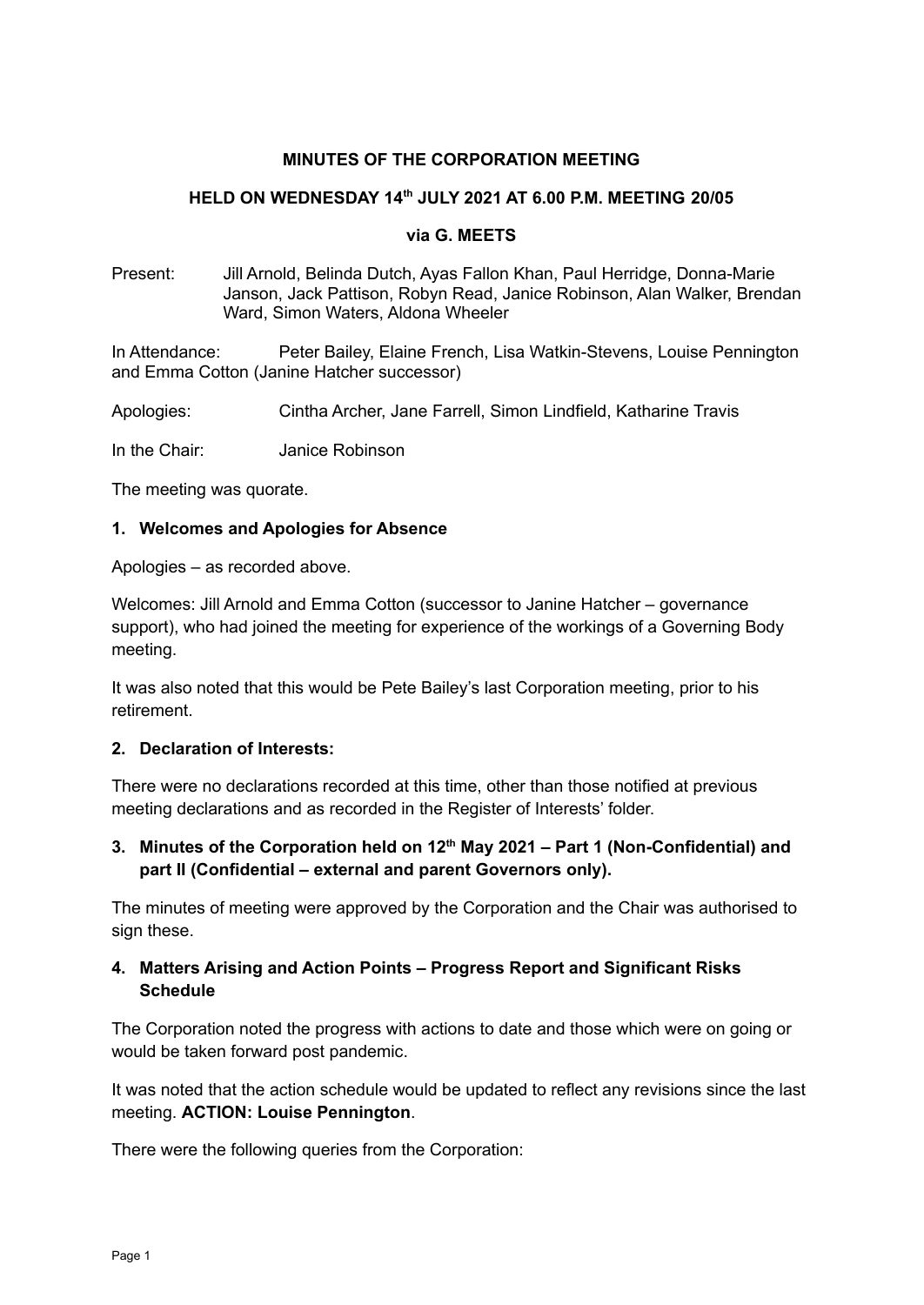- Strategy Event held in December 2020 from which there was the action for SLT to investigate adult education options and also to make enquiries regarding the new T Levels. The Principal confirmed that this action would be taken forward in the Autumn Term 2021 via the strategic planning work and regarding T levels, it was recorded that SLT had submitted an application/expression of interest in respect of T Levels and that the outcome from this was awaited.
- Teacher Assessment Grades and risks to the College's appeals' process the action for SLT to keep Paul Herridge (Chair of RMG) informed and the Principal advised that SLT had not yet actioned this, but would do so as a priority. **ACTION: Donna-Marie Janson**

**SIGNIFICANT RISKS 2020/2021**– the Corporation noted the risks for 2020/2021 and agreed to bear these in mind with reference to the Meeting's business.

**5. Chair's Report –** nothing to report for this meeting apart from information included within the Principal's Report – refer below.

# **6. Principal's Report**

Donna-Marie Janson presented her report to Governors and the contents of her written report were noted. The following points were highlighted:

- **● FE Commissioner's visit and Report:** It was resolved that this item would be transferred to confidential minutes. – **REFER CONFIDENTIAL MINUTES**
- **● Covid 19 Cases:** The Principal reported that the latest College Covid statistics had not been included in her Report as the figures were constantly changing. She advised that there were 81 positive cases within the Student body since the start of this academic year, but that the numbers had increased, with 22 during this half term. Positive Staff cases have also increased with 6 Staff testing positive since January 2021, with 2 absent and isolating at present. The impact of positive cases, combined with self-isolation notifications, totals 806 cases within the Student body, which has caused severe disruption for Students' Teaching and Learning; some Students have had to isolate more than 3 times during this year (Student body 1,855).
- **● Next Academic Year Start of Term:** Colleges will be expected to establish mass testing (2 tests, 3 to 5 days apart) for Students before the term commences and all Students who have not previously had lateral flow test training (ie those not moving from 1<sup>st</sup> to second year), will require training. Accordingly, the terms dates will be adjusted (probably by approximately 2 days) to accommodate the training and testing and the College will set up a test centre, as it has done in the past, with the assistance of Brendan Ward, who has kindly agreed to help with this again. The College also intends to have full on site delivery of Teaching and Learning, notwithstanding that where there are cases of absence or self-isolation, some remote delivery will have to continue for those affected. At the same time, the College will have to complete its usual enrolment process.
- **● 2022 Examinations:** Pete Bailey reported that the Government will be announcing plans for the 2022 examinations and the College will review this post the current year's examinations' appeals process, probably in September 2022.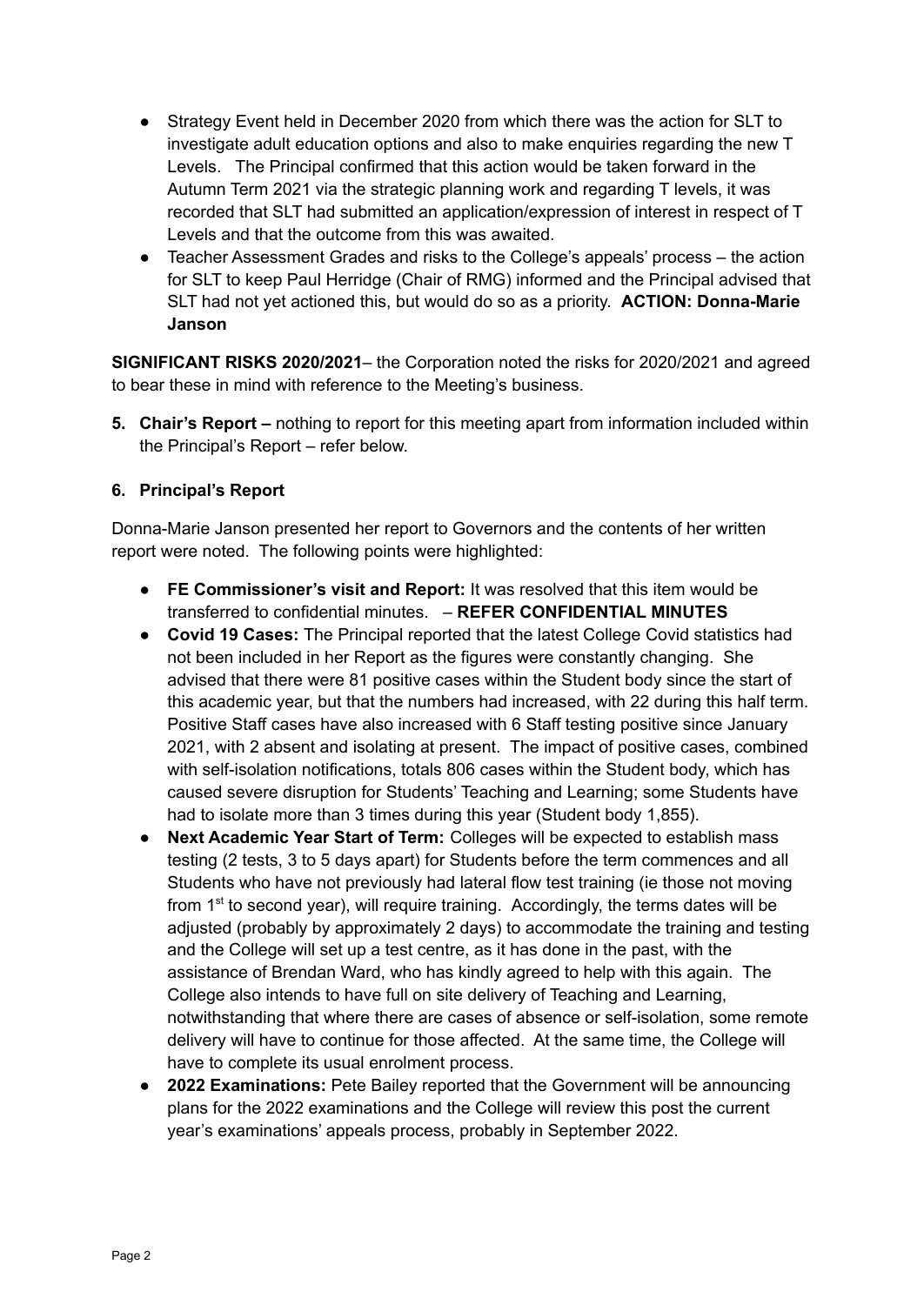**● Memorial Event for Owen Harding:** this was organised and held in one of the quads; Owen has been missing from home since the beginning of lockdown 2020. A bench has been commissioned in his name.

# **7. Student Governors' Report**

Jack Pattison and Robyn Read presented the following update to Governors:

- **● Jack Pattison:**
	- **- Tutorials for next year**: attended a focus group for tutorials last week to review aspects which had worked well over the year and areas for improvement. Overall feedback was good, but it was suggested that at the beginning of the year, the purpose of Tutorials should be made clear and that they were compulsory.
	- **- 1 to 1s:** On the whole, Students thought that these were useful and should be retained for next year, noting that these would be offered on line too which would assist Students not having to come into College, or to return to College after their timetabled lessons.

**Other feedback:** additional life skills would be of interest to many Students, including finance, taxation, etc along with more extensive information on existing subjects covered eg. black history month, LGBT information etc **Leavers' Event:** as the original planned event was unable to go ahead as planned, Leavers were able to enjoy the event organised including music, pizza and ice cream. Currently, it's also been discussed whether to organise a similar style event for the year 2 results day in August.

- **● Robyn Read:**
	- **Welfare Freshers' Event:** the SU is hoping to make use of the welfare event for freshers as a means to promote social media platforms for announcements relating to Students.
	- **Communications:** the SU is aiming to focus upon improving all Student related communications next year especially if there continues to be some element of distant learning, or if Students have missed a Tutorial and to ensure that all Students have access to the Student Bulletin etc, to ensure that everyone is kept fully informed.
	- **- Events for First Years –** the SU is reviewing whether the event last half term progression day, being 2 days off timetable with various individuals coming on to the site to do workshops, university, apprenticeships, careers and other information, should be revised to include a wider range of career interests as this year, the event had some very specific presenters e.g. aviation and it would be useful to include all areas of potential interests in the arts and science fields. The SU will be consulting on this with the Student body to ensure that the event works for everyone. It was also suggested that staff with other or past careers outside education could be involved too.
	- **- Student issues:** the main concern for Students at present has been examinations and the future impact of Covid.

#### 8. **Accommodation Working Group**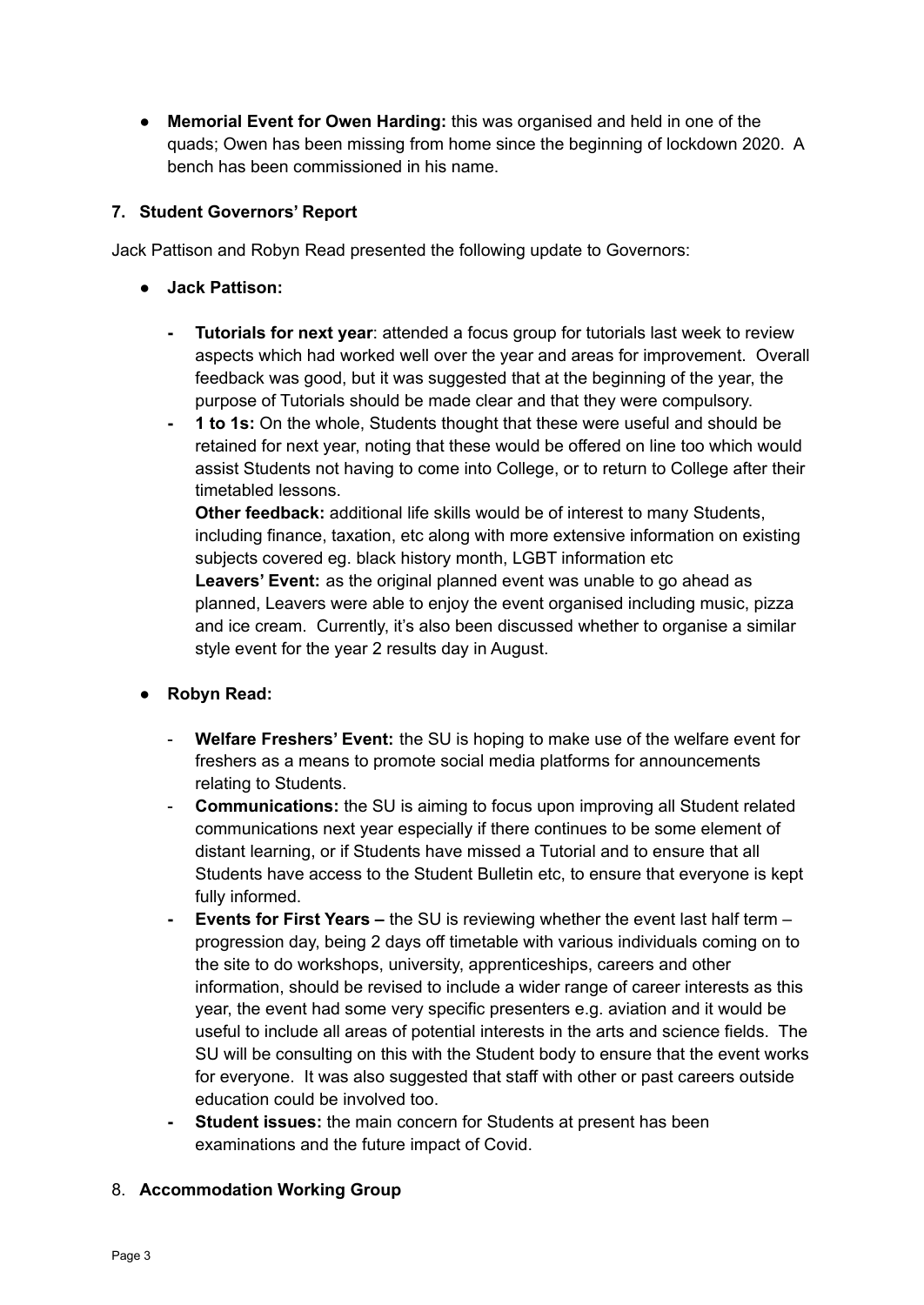The contents of the draft minutes of the meeting held on  $10<sup>th</sup>$  June 2021 and recommendations therein were noted and endorsed by the Corporation, including the revised terms of reference and the bid submission and also taking into account the additional points discussed below:

- Summary of bid in respect of increasing capacity for Students ie additional classroom space, via an extension to one of the quads, following a review of the whole site by the architect, in order to find the most appropriate plan to meet the bid and timeline criteria.
- West quad (next to canteen) 2 classroom proposals together with landscaping of the remaining quad area to provide flexible outdoor teaching and performance/social spaces. The design and supporting documents have been prepared by the architects and quantity surveyor (QS), including the cost plan, project risk register and programme.
- The total cost for the project is £1.4M and regarding matched funding option, SLT recommends a cautious approach in light of limited cash reserves – as a consequence the College intends to provide matched funding which equates to the value of fitting out the additional toilet facilities.
- At this point, the Meeting noted that Alan Walker had submitted questions arising from the documentation received from the architect/QS and that she had consulted the QS for responses – once received, she confirmed that she would respond to Alan Walker's questions. **ACTION: Elaine French.** Alan Walker informed Governors that the cost plan seemed robust, but he had suggested that in the risk register, it would be worth including a risk for unknown services and that he also thought the fee was quite high in respect of professional fees (17%,). Regarding the latter point, Elaine French advised Governors that she had discussed the fees with the architect and QS and also compared the professional fees to that agreed in respect of the recently completed STEM centre (16%); she reported that the slight increase reflected the requirement to ensure the project achieves a very good BREEAM (Building Research Establishment Environmental Assessment Method) rating.
- Following a suggestion from Governors that the College should consider being more aspirational with regard to the site developments, notwithstanding the time limitations on this capacity bid, the Principal agreed with the suggestion and confirmed that the accommodation masterplan was being finalised which would be brought to Corporation for approval next year and that this would look at the development of the whole site enabling the College to be ready to submit other bids, as and when issued, including having the necessary planning permissions in place. **ACTION: Donna-Marie Janson**
- Governors queried the rationale for the proposed works being based on the west quad rather than the east quad, noting that historically the west quad was generally used by Student for social space owing to being next to the canteen. In response the Vice-Principal advised that it was a practical decision owing to the very limited timeframe for completion and would be less disruption to the rest of the College (digging out and removing spoil through the College site etc). The Corporation was also reminded that the outside space development would be focused upon outdoor performance and teaching rather than social space which was not within the bid criteria.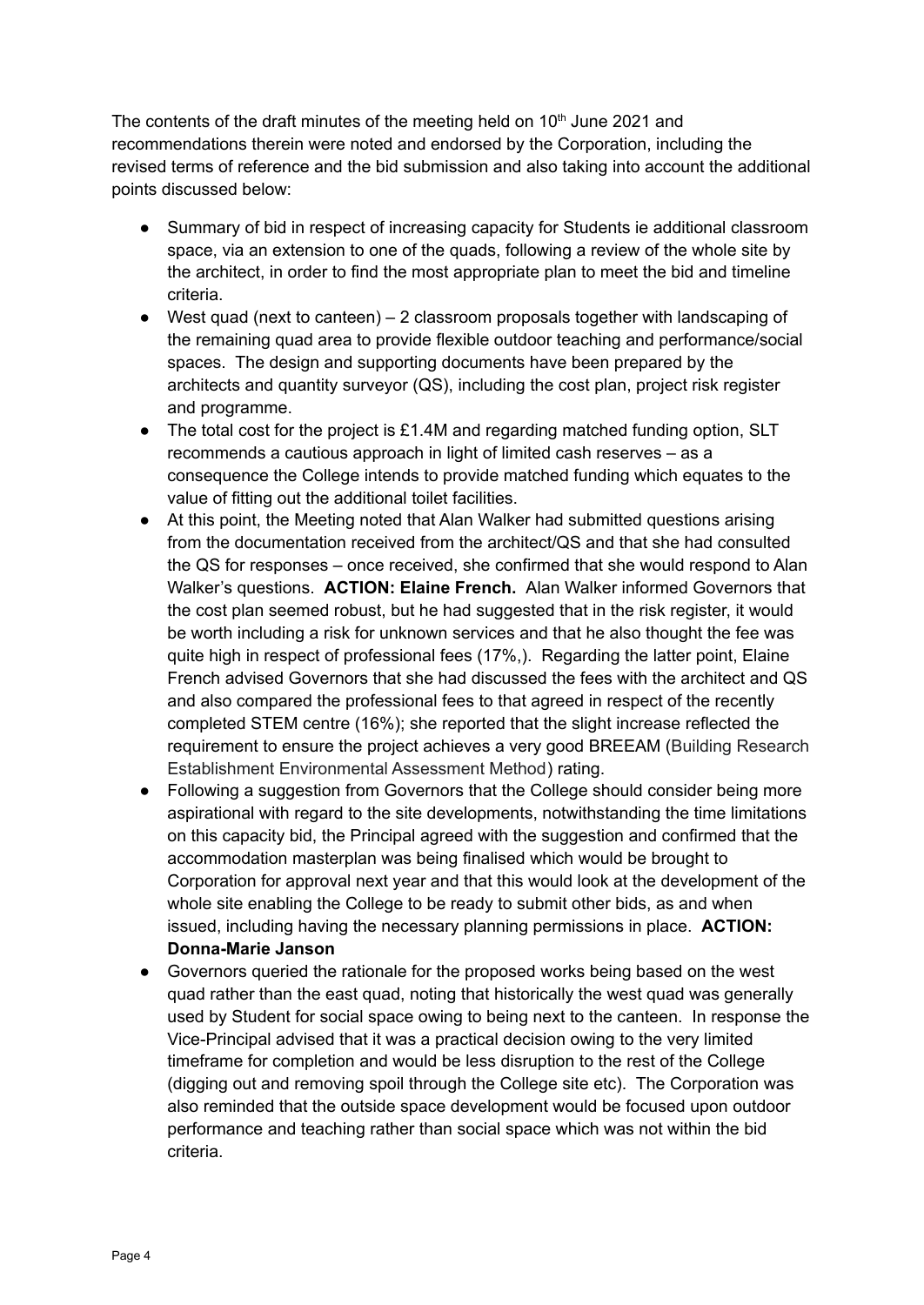- The outcome from the bid submission had originally been declared as this Summer, but since submission, this has been revised to the Autumn Term.
- The terms of reference as revised, were approved. **ACTION: Louise Pennington**
- Elaine French agreed to circulate the architect's images for the plans to all Governors after the meeting. **ACTION: Elaine French**
- Capacity wise the proposed bid would cater for an additional 70 Students.

### **9. Finance Matters**

**a) Draft Minutes from FWG Meeting held on 7 th July 2021 –** noted and that the terms of reference would be reviewed and revised, along with the name change from Finance Working Group to Finance Committee with immediate effect.

# **b) Financial Updates and Management Accounts**

The contents of the papers were received by the Corporation and Elaine French highlighted the key aspects within the documents, including the year end projection, predicted Ebitda (earnings before interest, taxation, depreciation and amortisation) and financial indicators and reminding Governors that the detailed breakdown of the latest accounts had been discussed at the May 2021 Corporation meeting.

- The Corporation noted that there was little change in the management accounts presented to this meeting, via FWG, compared to the earlier version presented to the May 2021 Corporation meeting.
- Notwithstanding the above, Elaine French informed Governors that the cash position was showing signs of improving, following the receipt of deposits from International Students, which will have the effect of improving cash days in hand, although won't have an impact upon current ratio, (as not being accrued income).
- Elaine French reminded Governors that the College would be seeking a small overdraft (as per 2020/2021) for the same period – March/April 2022, for a few weeks and that this had already been discussed and agreed with the bank. This will be kept under review next term, as depending upon the improvements in the cash position (as a result of the predicted increase International Student numbers), the overdraft facility, may not be needed.
- The Corporation noted the reimbursement by the Government of the College's Covid testing expenditure, which was slightly less than predicted, but still covered the College's costs. Regarding the Covid testing planned for Students returning to College in September, funding details for this have not yet been released.

# **c) Property Matters including Summer Estates Work**

Elaine French referred to the update given within the AWG draft minutes and summarised the reasons for limited summer estates' work plans based on the College's cash flow position. In the longer term, and as part of the Accommodation masterplan, referred to earlier, she informed Governors that there was the intention to prioritise the re-development of the hut village, as soon as an appropriate bid opportunity became available. During this Summer, the minor works will include replacing 1 of the College's boilers, replacing the canteen flooring, refurbishing the ground floor/first floor toilet facilities, a reconfiguration of the media suite classroom to ensure that it is fit for purpose and Staff room works (moving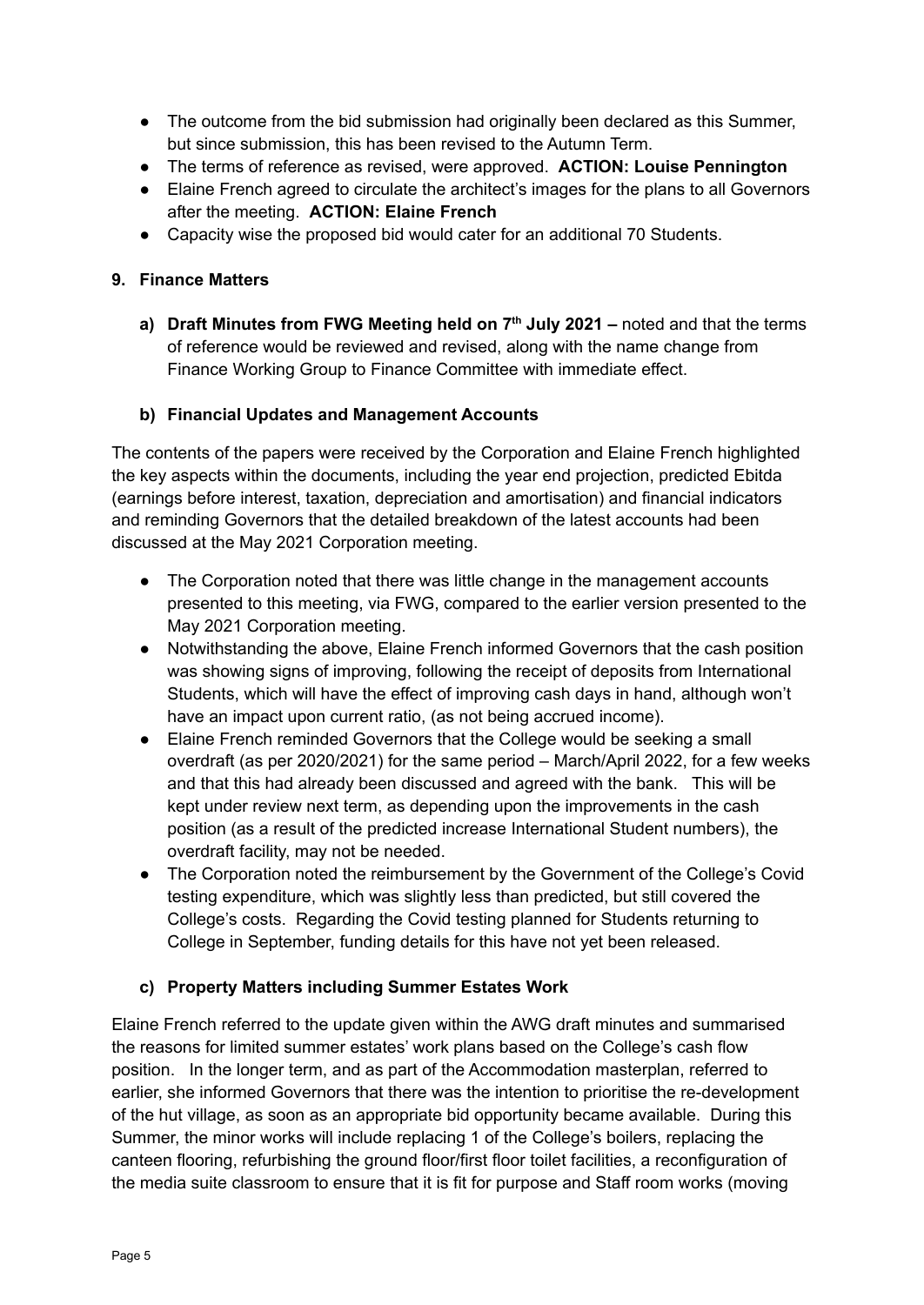reprographics from here  $etc$ ) – the total spend for these works will be in the region of £150K. As the income situation becomes more clear later this year, there may be opportunities to complete other small estates' works, and details will be brought to the Governing Body in due course.

# **d) Budget 2021/2022 (error on agenda 2020/21) – documents including Internal Students and Adult Education**

Governors were reminded that the draft budget had been presented to them, via the FWG earlier in the year and that the final version was included in the papers, having also been reviewed by the FWG (refer draft FWG minutes). Elaine French summarised the document and the recommendations made by the FWG and the following points were recorded:

- Forecast was unchanged from the draft version, other than the decision, following a request by the FWG, that a Staffing contingency should be included as a general contingency budget in respect of potential pay awards next year, in light of the FEC Diagnostic Assessment outcome and the need to be prudent in light of the College's cash flow situation and ongoing Covid uncertainty.
- Financial Health is predicted as "good", being 190 points.
- The forecast has been prepared on a prudent basis owing to the ongoing uncertainty arising from the pandemic and potential future International Students' income, although as reported earlier, the figures are improving in this area, currently predicting a minimum addition income to that currently in the budget, of £150k/£200K in income, less costs. Elaine French explained that should it be necessary the College could reduce its expenditure further if required.
- In response to a question from Governors regarding discretionary grants, Elaine French explained the change in treatment in the budget/forecast figures, as required by the ESFA, whereby the grants are no longer included in the financial returns which contributes towards Colleges' financial health scores, and hence the Ebitda increases, but the ESFA's required change in financial recording does mean that this impacts on the Staffing ratio, with less income being offset.

Based on the budget figures presented combined with the FWG's recommendations, the Corporation approved the budget for 2021/2022. **ACTION: Elaine French**

# **10. Audit Matters**

- **a) Draft Minutes from meeting held on 22 nd June 2021 –** these were summarised by Alan Walker, Chair of Audit Committee and noted by the Corporation.
- **b) External Auditors' Performance Indicators and External Auditors' Strategy Memorandum/Plan –** noting the additional fee in respect of the new Audit Code of Practice (ACOP) requirements, of £5K approximately, the Corporation approved both the Performance Indicators and the External Auditors' Strategy Memorandum/Plan for next year.
- **c) Internal Auditors Appointment and Assurance Strategy and Plan and Performance Indicators –** based on the recommendations of the Audit Committee, the new Internal Auditors, Wylie and Bisset, were appointed, based on the remuneration set out, and the Assurance Strategy and Plan approved. It was noted that the Audit Committee had had a presentation from the new Audit Director which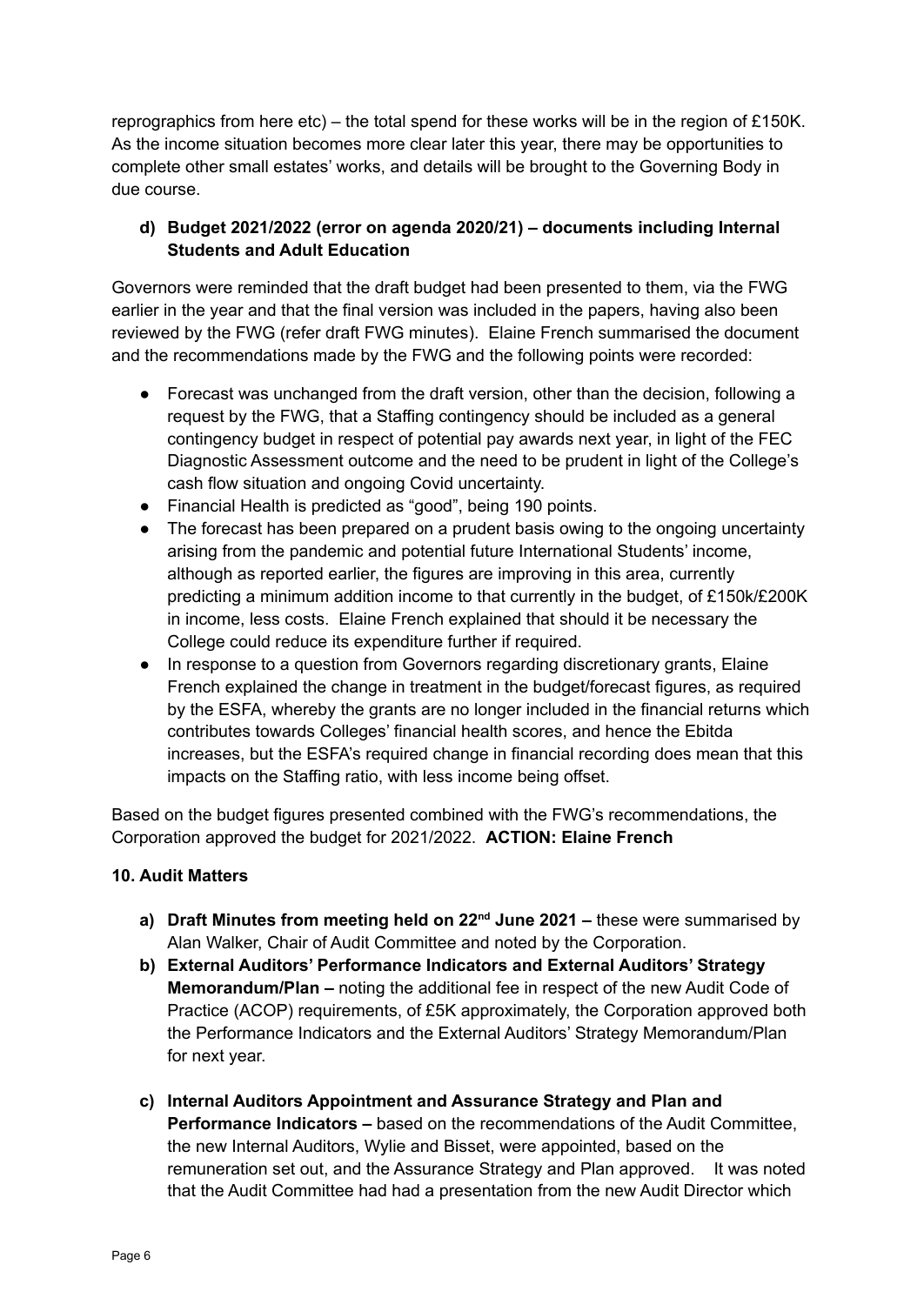was very well received. Elaine French confirmed that the first piece of assurance work had been carried out recently – Student Numbers/Funding review and that the online method of auditing, had worked well. The audit report from the assurance work carried out will be presented to the next Audit Committee meeting.

**d) Reappointment and Remuneration of Auditors –** referring to item b) above, the Corporation approved the reappointment and remuneration of the External Auditors, Mazars, and incorporating the slight increase in fee relating to inflation. The Internal Auditors remuneration was also approved – refer item c) above.

# **e) Risk Management**

- **i) Draft Minutes from Risk Management Group Meeting held in May 2021**  noted
- **ii) Register/Action Plan (merged documents)**
- **iii) Assurance Map**

Paul Herridge, Chair of RWG, summarised the discussed held at the meeting and Elaine French confirmed that any changes agreed at the meeting in respect of the various documents considered (as recorded in the minutes), would be taken forward to the next RWG meeting. **ACTION: Elaine French**

Governors referred to page 86 of the documents, noting the helpful risk scoring summary but also seeking clarification. In response Paul Herridge reported on the new risk categories which had been agreed, moving from significant/contingency etc to critical, severe, moderate etc and that there was further work to be done to improve clarity and assist Governors and others understanding (refer RMG minutes). Elaine French added that she would be working on revising the risk matrix for the Autumn Term to avoid any confusion and that all revisions requested, would be brought to the Autumn Term RMG and then Audit Committee; likewise, the Risk Management Policy would be revised to reflect any changes made. **ACTION: Elaine French**

The Risk Register/Action Plan and the Risk Assurance Map documents were approved as per the amendments agreed in the RMG minutes and as endorsed at the subsequent Audit Committee meeting, along with the various proposed changes to improve understanding as recorded above. **ACTION: Elaine French**

# **11. Search and Governance Committee**

a) **Draft Minutes from Meeting held on 13 th July 2021** – a verbal update from the meeting was provided by the Chair.

# **b) Membership matters**

The Chair summarised the membership issues considered and progressed and noted the current vacancies:

**●** 2 vacancies on S & G Committee, owing to Richard Seager's retirement from this Committee (reported at the May 2021 Corporation meeting) and Simon Lindfield's notice to retire from this Committee with effect from 31<sup>st</sup> August 2021. Janice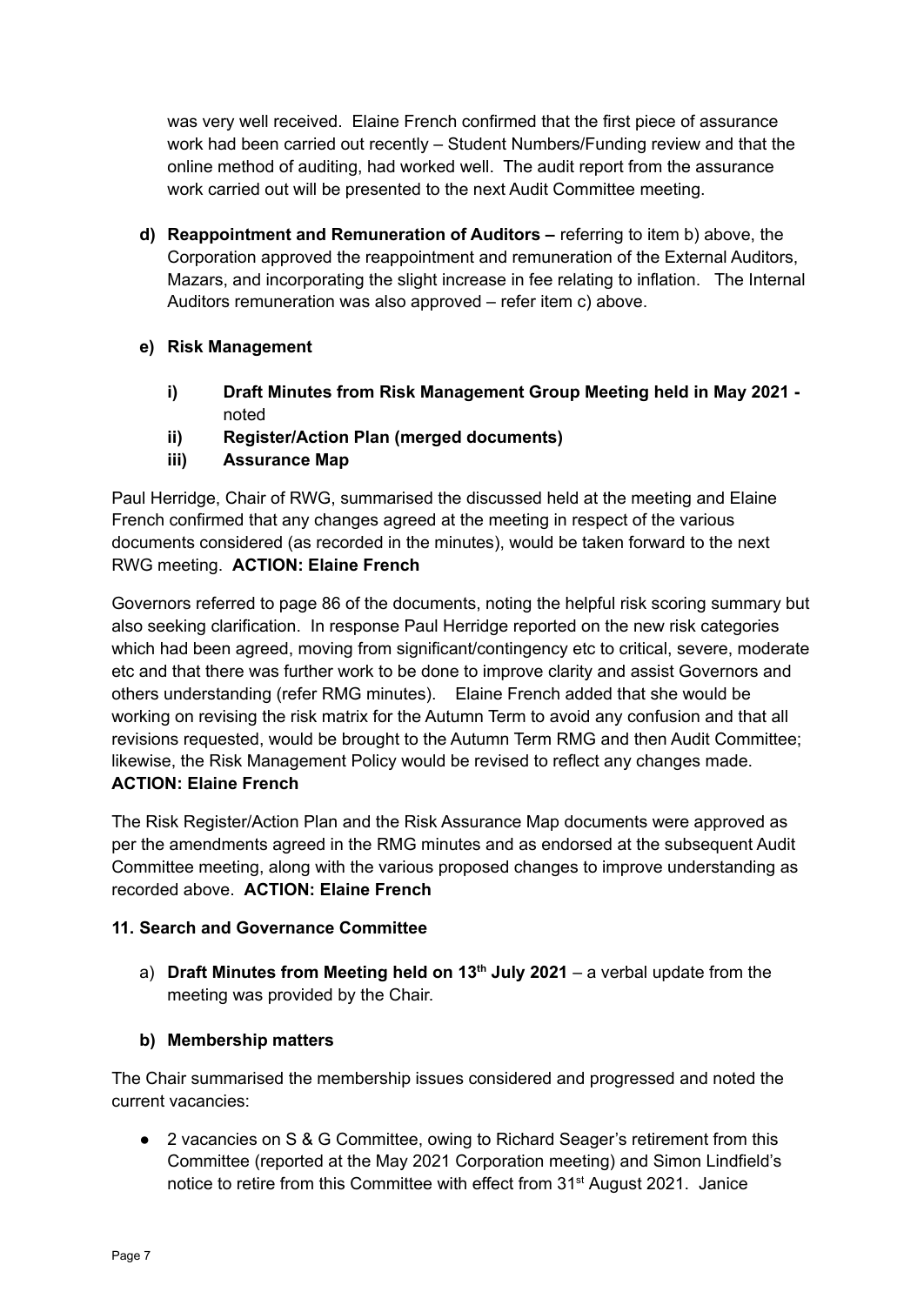Robinson reported that discussions were underway with potential replacements and that she'd update the Corporation once discussions had been finalised. **ACTION: Janice Robinson**

- **●** Audit Committee Pete Baker (Co-opted Committee Member) has submitted his resignation and the Corporation recorded their grateful thanks for his long service to the College. Vacancy to be taken forward and reviewed at the next S & G Committee. **ACTION: S & G Committee**
- External Governor vacancy following Richard Seager's retirement as a Governor (remaining as co-opted member on Audit Committee), the S & G Committee had reviewed an expression of interest from John Williams (Chief Executive of Voluntary Service "3V", with extensive experience in adult education, community involvement etc, together with various qualifications, including an MBA. The Corporation agreed that his experience and skill set should complement the current group of Governors. In conclusion, it was resolved to invite him to join the Governing Body with immediate effect for a 4 year term of office and also to invite him to join the Finance Working Group.

### **ACTION: Janice Robinson/Louise Pennington**

# c) **Revised AoC (Association of Colleges) Code of Good Governance and Comparison with other Codes used in the FE Sector:**

The Corporation noted the contents of the paper which had been considered at the Search and Governance Committee, comparing the 3 codes used with the FE sector and including recommendations that the Committee recommended the revised AoC Code of Governance for adopting (replacing the current adopted Code - the UK Corporate Governance Code). Governors agreed that the AoC Code was a better fit for the College and focused upon the interests of Students etc. The main differences between the AoC Code and the College's currently adopted Code, were reported to the Meeting. It was also noted that there was a compliance exercise underway to ensure the College complies with the various requirements (key changes included in the meeting paper). Louise Pennington confirmed that she had circulated a compliance document seeking input from SLT regarding compliance with all the Code clauses and that an update would be presented to S & G next term. At this point reference was made to the National Leader of Governance (NLG) review required as an action from the FEC Diagnostic Assessment outcome, and whether the work should be delayed until the NLG visit. It was agreed that the compliance would should be progressed anyway, with any input from the NLG being taken into account at the time. **ACTION: Louise Pennington/SLT**

d) Chair succession planning – The Corporation noted that the Chair's role description had been revised and following the Search and Governance Committee's recommendation, the document was approved by Corporation. Following the Chair's 1 to 1s with all Governors, should there be any interest in taking over the Chair role from Janice Robinson, when she intends to step down in Summer 2022 (at the earliest), a copy of the new document, would be shared. **ACTION: Janice Robinson/Louise Pennington**

#### **12. Policies and Other Documents**

The policies were approved: